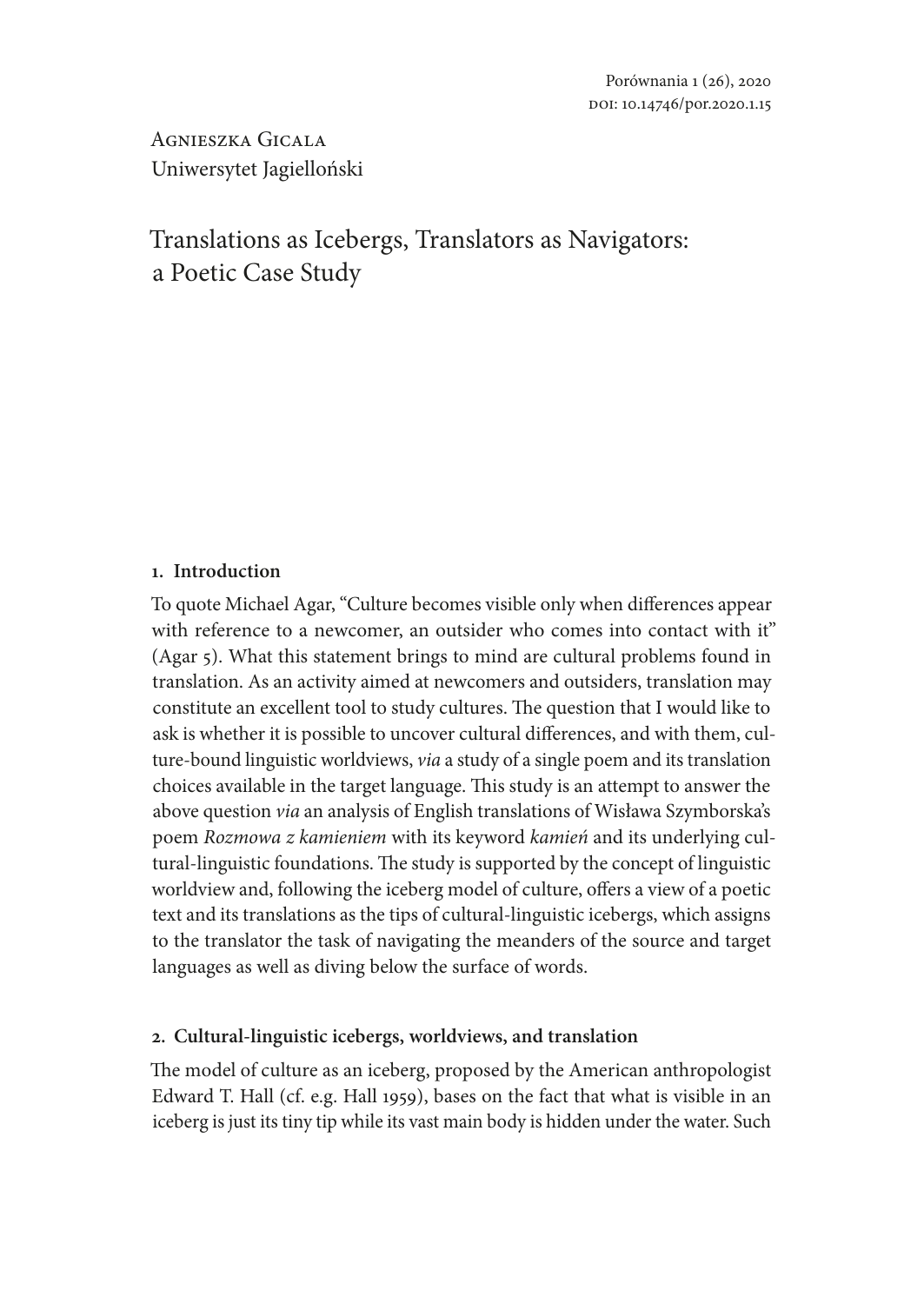a metaphor allows for making an important distinction between the "visible" and "invisible" elements of a culture and encourages further elaboration of the relations between its three parts. The levels are situated as follows: above the water level (visible, including art, food, drink, institutions, visible behaviours, etc., and most importantly: language and its products: texts), just below the water level (semi-visible, including customs and traditions, norms of appropriacy in dress, behaviour, etc.) and deep underwater (i.e. invisible, including mentalities, identities, beliefs and – most importantly – values).

For the translator, the value of this model lies in increased awareness of the fact that the invisible "underwater" part of a given culture poses a hidden danger of "crashing" against people's mentalities and beliefs. The metaphor facilitates our insight into the fact that the deeper down we "dive", the more unquestioned the components of a culture we might find; therefore, the less we are able to (metaphorically) see, i.e. to understand. Consequently, the more effort we need to make in order to avoid the risk of misunderstanding and ignorance. These strengths of the cultural iceberg have been used by David Katan (78-86), who applies the model for translators as intercultural communicators, explaining that in the top culture level:

> The focus is on the text, dressed (adapting Newmark) in its best civilized clothes of a particular culture. At this 'technical' level the language signs have a clear WYSIWYG (what you see is what you get) referential function, and any associated hidden values are universal. The task of the translator at this level is to transfer the terms and concepts in the source text abroad with minimum loss […] so that 'what you get' in the source text is equivalent to 'what you get' in the target text. (Katan 79)

What, however, Katan warns against is *inter alia* some culture-bound terms, such as culturemes, i.e. "formalized, socially and juridically embedded phenomena that exist in a particular form or function in only one of the two cultures being compared," demanding from the translator the application of either exoticising or assimilative procedures. Katan's examples of such "local colour" include "*falafel, macho, Weltanschauung, burka*" (Katan 80).

What applies at the second level are normality and appropriacy standards, which frequently do not translate into individual word choices but, rather, require manipulation (or: mediation), such as e.g. text form adjustment as related to text function with regard to what is acceptable in the target culture.

The third, "deepest" culture level is described by Hall as "out-of-awareness" or "unquestioned", hence it "both guides and constrains an individual's orien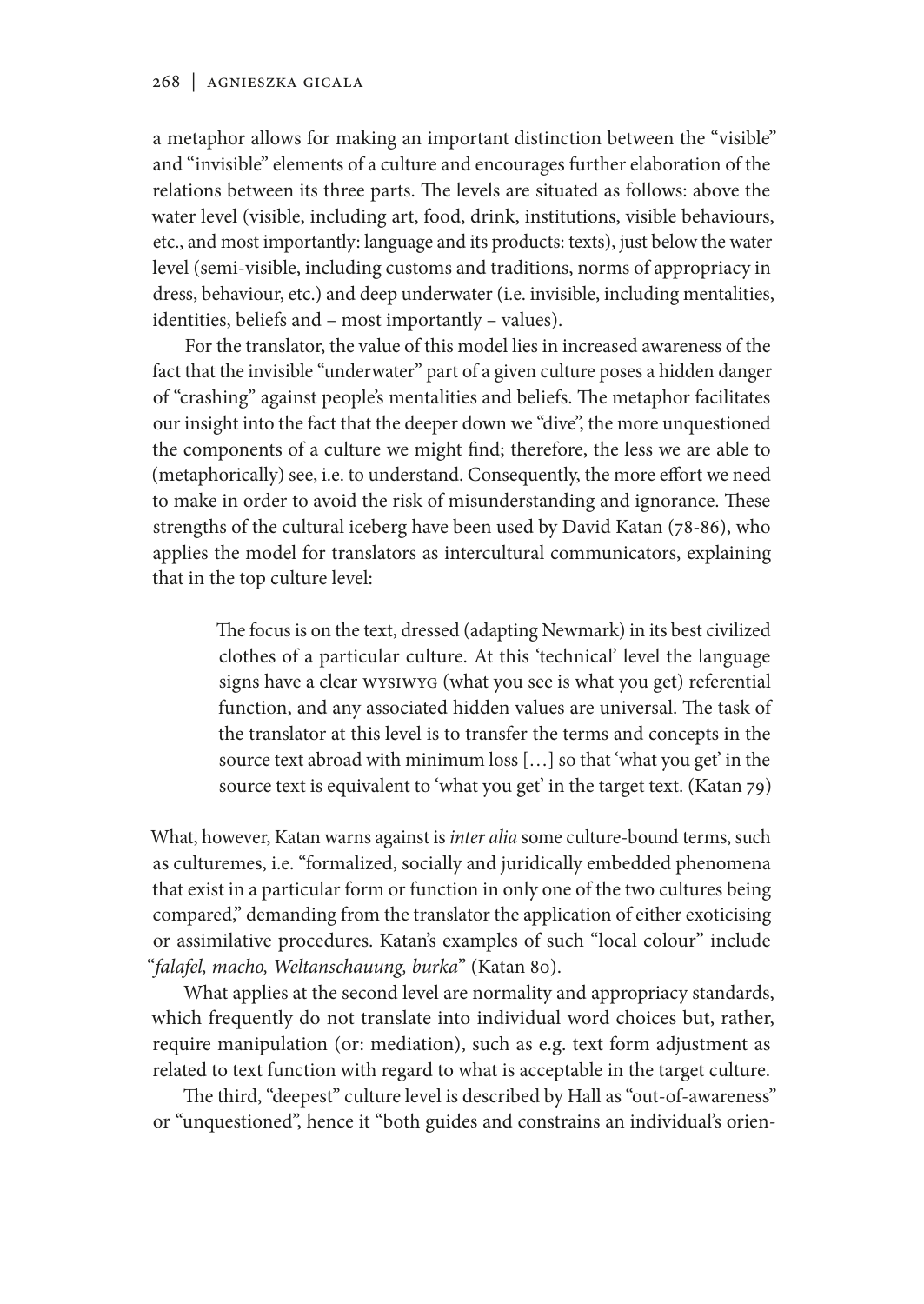tation in the real world" (Katan 84) by involving ethical values. Therefore, at this level, it is values and stereotypes as part of particular value systems that the translator ought to recognise and rethink, allowing target readers to experience a reasonable dose of text foreignness "from the safety of their own environmental bubble" (Katan 85) and thus learn something new in a safe way:

> At this level of culture, no word is entirely denotative. Hence, even seemingly technical words can have 'cultural baggage' attached to them according to readership. Bassnett (1980/2002: 18-19, 28-9), for example, notes how global products, such as butter, whisky and Martini, can change status and connotation once translated or transferred to a new readership, due to culture-bound practice differences (Katan 85).

It is at this point that differences rooted in value systems and models of the world come to light and require the translator's decision (which in practice means: intervention). This occurs not only in the case of value labels, or keywords of a given culture (cf. Wierzbicka 1997), such as *freedom* or *homeland*, but seemingly non-problematic words, such as, to quote Katan, "the humble *chrysanthemum*, [which] has little specific connotation within the Anglo cultures, but strong symbolic meaning in most of the rest of the world. It is often the 'flower of the dead'" (Katan 85).

In this light, translation turns out to be an act of navigating the dangerous waters between as many as two cultural icebergs: the source and the target one. Also, performed in this light, the following study of a keyword in a Polish poem and its English translations may prove to be culturally relevant even if it has a "down-to-earth" denotation.

What remains to be defined is the concept of linguistic worldview, due to its compatibility with the cultural iceberg model, its relevance for translation as well as its tangible methodology. While the concept of linguistic worldview may be traced back to Aristotle, it is mainly ascribed to the thought of the German philosopher Wilhelm von Humboldt and the two American anthropologists: Edward Sapir and Benjamin Whorf. It is now being studied in different academic centres in Poland, among them the Lublin school of ethnolinguistics<sup>1</sup>. Its founder Jerzy Bartmiński defines linguistic worldview (in Polish: *językowy obraz świata*) as 'the interpretation of reality encoded in a given language" (Bartmiński 76)

1 Various approaches to the concept of linguistic worldview may be found in the collection of essays edited by Adam Głaz, David S. Danaher and Przemysław Łozowski  $(2013).$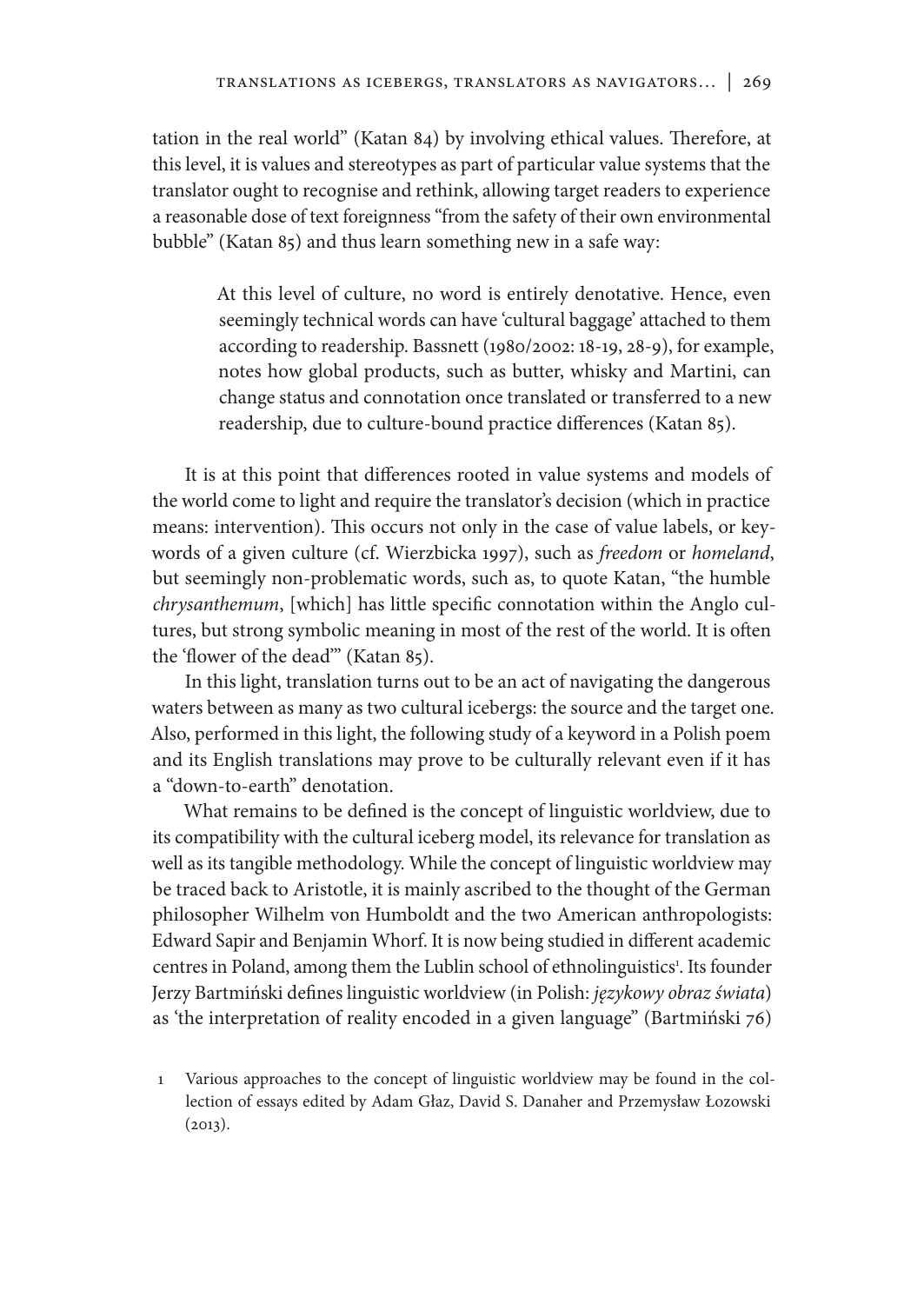and points to its presence at different levels of a language: lexical, grammatical, textual as well as pragmatic, which he calls 'co-linguistic' (referring to all linguistically relevant cultural data). Among the examples provided by Bartmiński to illustrate this definition are names of seemingly simple elements of reality that, apparently, are familiar to everybody. According to Bartmiński:

> A worldview is an *interpretation* or *projection*, rather than a reflection of reality. *Słońce* 'sun', *księżyc* 'moon', *woda* 'water', *wiatr* 'wind' and *ziemia* 'earth', *ręka* 'hand, arm', *oko* 'eye', *serce* 'heart', *nerki* 'kidneys', *kąkol* 'corn cockle', *bławatek* 'cornflower' or *pies* 'dog' are not mere labels denoting objectively existing things but expressions of definite semantic content (connotation), based on the segmentation and categorisation of phenomena performed by the human mind. Words 'portray' things mentally, rather than reproducing them in a photographic manner. (Bartmiński 76)

The analysis below attempts to show that Polish *kamień* 'stone, rock' is one of such "mental portraits" of reality<sup>2.</sup>

# **3. The two icebergs: Wisława Szymborska's** *Rozmowa z kamieniem* **and its English translations**

Published in 1962, Wisława Szymborska's poem *Rozmowa z kamieniem* appeared as the last poem in the volume *Sól* ('Salt') The poem has been translated into English twice, under two different titles: by Stanisław Barańczak and Clare Cavanagh (Szymborska 1997) as *Conversation with a Stone*, and by Joanna Trzeciak (Szymborska 2002[2001]) as *Conversation with a Rock*<sup>3</sup> . Scholars consider this poem as one of the more significant in Szymborska's output. To mention but a few examples, Stanisław Balbus regards *Rozmowa z kamieniem* as its author's "poetic declaration" (Balbus 1996); Marian Stala points to it as an expression of the poet's worldview, in which interaction between the human being and the world is in principle impossible (Stala 1996); this human alienation from the

- 2 *Kamień* is among the basic elements of reality mentioned by Wisława Szymborska in her lecture on receiving the Nobel Prize in Literature in 1996 (cf. Szymborska 1996).
- 3 To the best of my knowledge, these are the only published English translations of this poem. A complete, detailed list of all English translations of Szymborska's poetry (including the titles of individual poems and the work of all of her translators) can be found in Agata Brajerska-Mazur (320-329).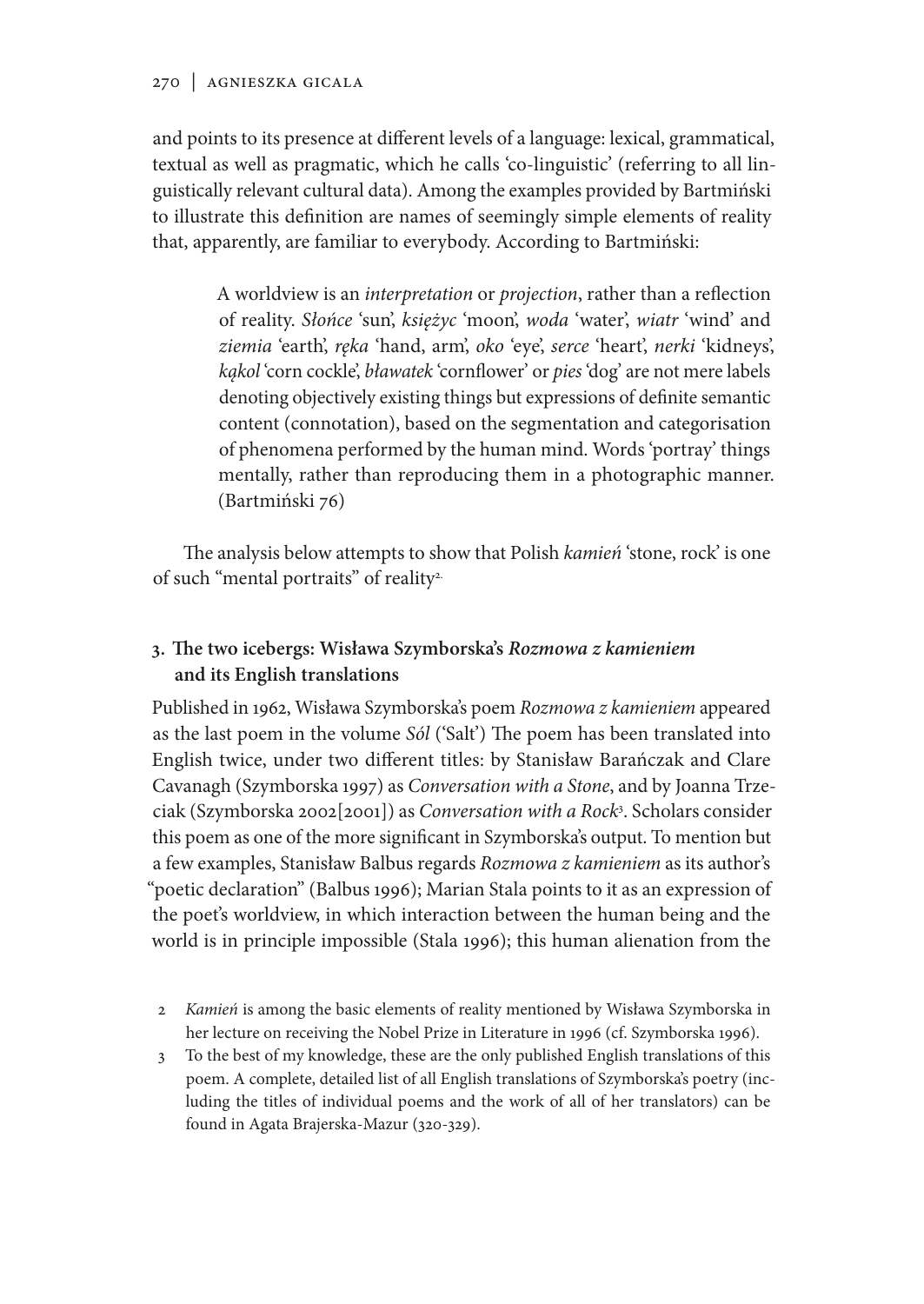world is also noted by Tadeusz Nyczek (2015); a less pessimistic interpretation is offered by Iwona Gralewicz-Wolny (2014). It is worth mentioning that the poem in question was published shortly after the appearance of another famous Polish poem about a stone, namely Zbigniew Herbert's *Kamyk* (translated into English by Czesław Miłosz as *The Stone*, and later *The Pebble*), thus a thread of intertextuality may be traced between the two texts.

The reader of *Rozmowa z kamieniem* has their attention immediately drawn to the unusual protagonist: *kamień* ('a stone/a rock') because it appears as early as the poem's title. By playing the role of the text's representative, its title serves the function of the first contact between the reader and the text, possibly manipulating the reader's further focus. The importance of attention in an experience of reading is pointed to by Peter Stockwell, who describes it from the cognitive-linguistic perspective in terms of figure and ground:

> The most obvious correspondence of the phenomenon of figure and ground is in the literary critical notion of **foregrounding**. Certain aspects of literary texts are commonly seen as more important or salient than others. Though this is partly a subjective matter, it is also largely a matter of the cues that the text provides. […]

> Foregrounding within a text can be achieved by a variety of devices, such as repetition, unusual naming, innovative descriptions, creative syntactic ordering, puns, rhyme, alliteration, metrical emphasis, the use of creative metaphor, and so on. All of these can be seen as *deviations*  from the expected or ordinary use of language that draw attention to an element, foregrounding it against the relief of the rest of the features of the text (Stockwell 14).

Among these devices is the topic of a text, expressed by the title, as done by Szymborska in the analysed poem. Not only does the word *kamień*  (a stone/a rock) appear in the poem's title but it also assumes the role of an interlocutor in a conversation, which is atypical of inanimate objects. Stockwell comments on this kind of literary measure by using the term 'defamiliarisation':

> More generally, the literary innovations and creative expression can be seen as foregrounding against the background of everyday non-literary language. In this view, one of the main functions of literature is to **defamiliarise** the subject-matter, to estrange the reader from aspects of the world in order to present the world in a creative and newly figured way (Stockwell 14).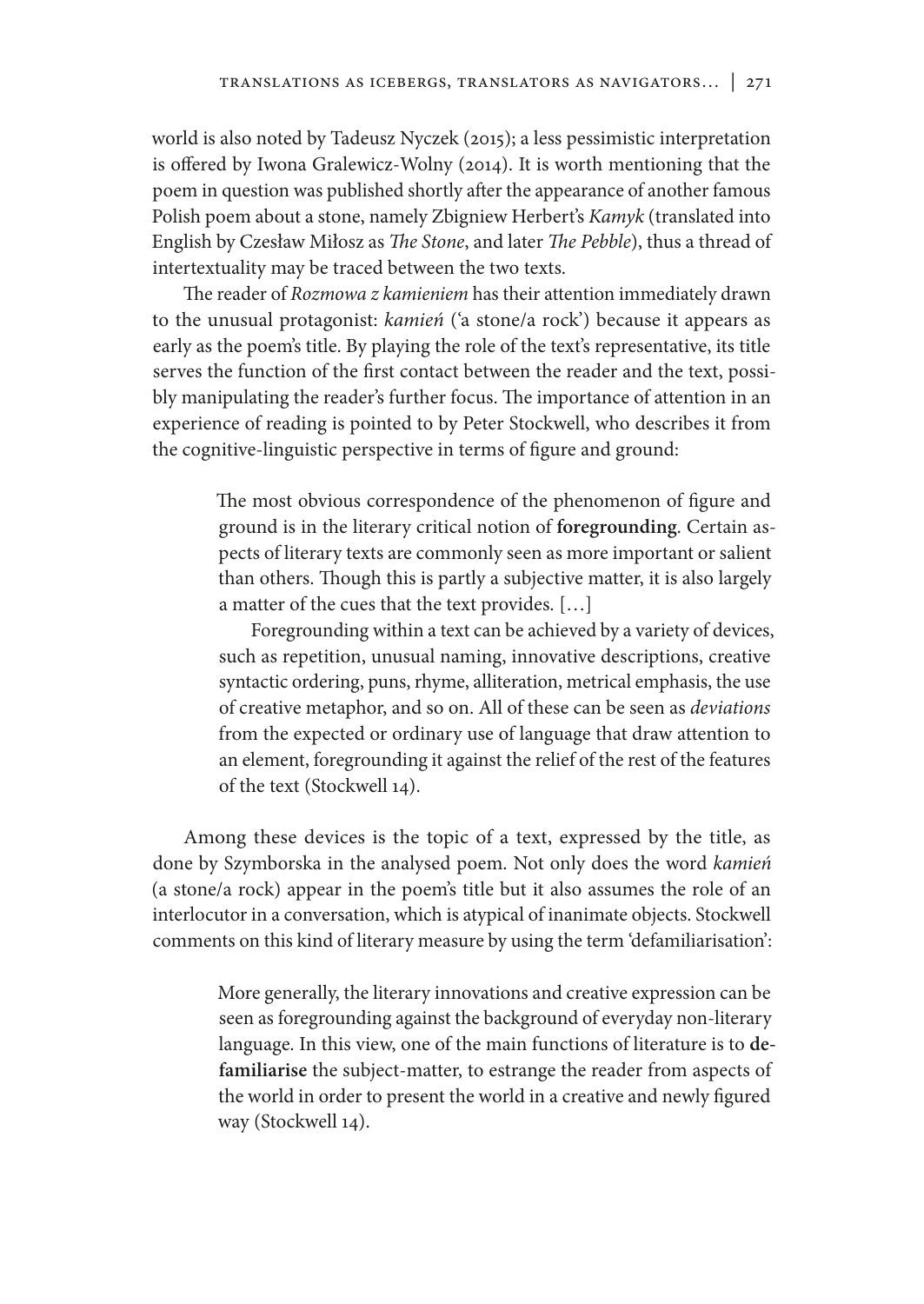Having said that, let us now analyse closely the poem's main figure: *kamień* as an effect of defamiliarisation despite the fact that the poem is written in everyday language, and let us treat the lexeme in question as the poem's keyword. Secondly, let us look at what happens to *kamień* in each of the two English translations. The analyses of all three lexemes (*kamień*, *stone* and *rock*) are based on the above-mentioned assumption grounded in the iceberg model of culture, namely that single words are tips of cultural-linguistic icebergs and, at the same time, components of worldviews embedded in languages<sup>4</sup>. Quoted below is the first part of this long poem, chosen so as to highlight the key linguistic signals of the nature of *kamień* in this text.

## **Rozmowa z kamieniem**

Pukam do drzwi kamienia. – To ja, wpuść mnie. Chcę wejść do twego wnętrza, rozejrzeć się dokoła, nabrać ciebie jak tchu.

– Odejdź – mówi kamień. – Jestem szczelnie zamknięty. Nawet rozbite na części będziemy szczelnie zamknięte. Nawet starte na piasek nie wpuścimy nikogo.

Pukam do drzwi kamienia. – To ja, wpuść mnie. Przychodzę z ciekawości czystej. Życie jest dla niej jedyną okazją. Zamierzam przejść się po twoim pałacu, a potem jeszcze zwiedzić liść i kroplę wody. Niewiele czasu na to wszystko mam. Moja śmiertelność powinna Cię wzruszyć.

4 A more detailed analysis of this poem as well as its published and non-professional English translations, incorporating a much broader study of the key lexemes in question, can be found in my book (Gicala 81-141).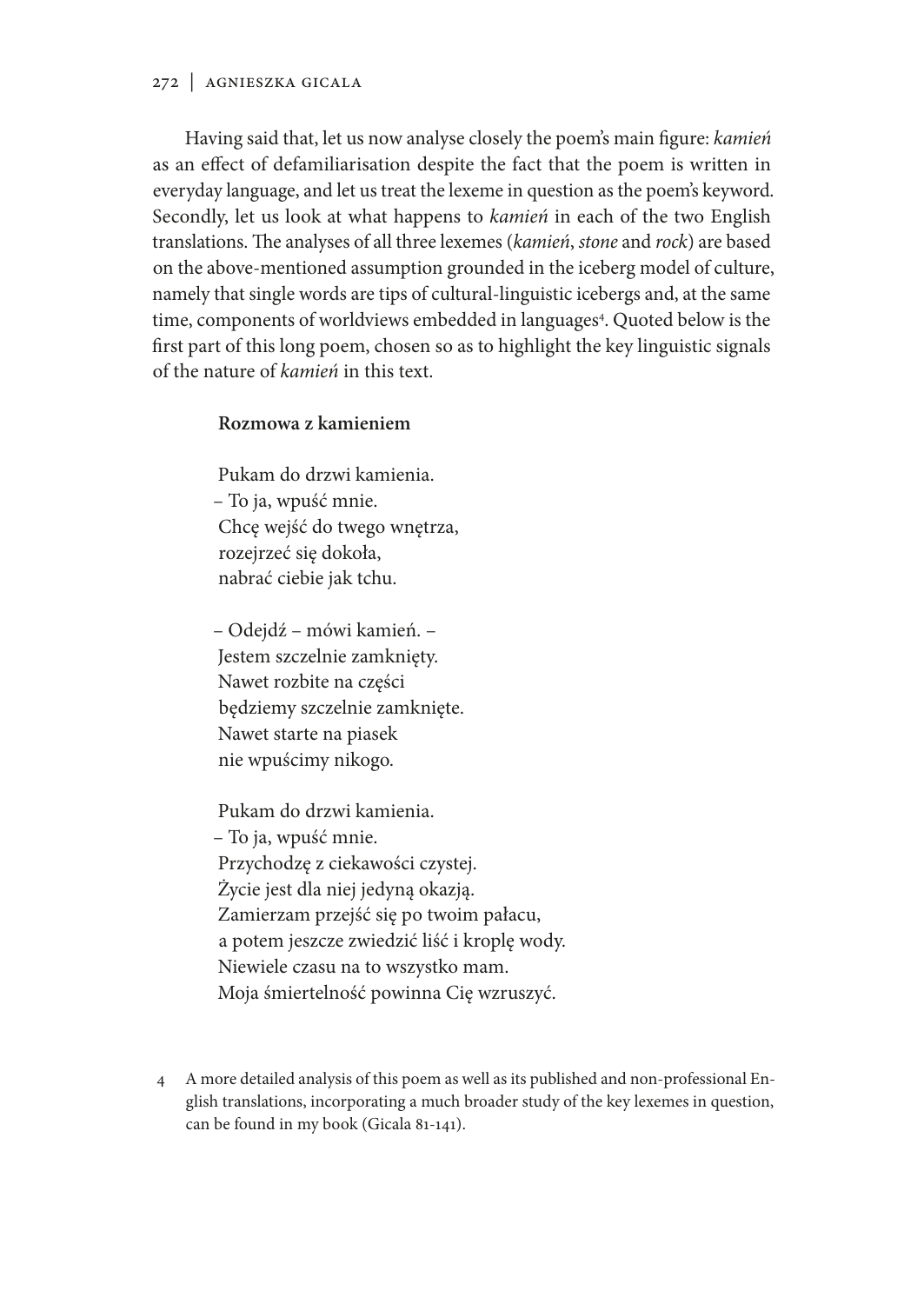– Jestem z kamienia – mówi kamień – i z konieczności muszę zachować powagę. Odejdź stąd. Nie mam mięśni śmiechu. […]

The poem is constructed as a conversation, or rather a series of the poet's attempts at a conversation with *kamień*. The main conceptualisation of *kamień* is that of a living creature capable of a meaningful verbal interaction, the poet's interlocutor; however, one that consistently refuses the poet's requests for contact and closer acquaintance. In the end, the poet receives the final refusal and is left with a sad awareness that the human world is totally incompatible with that of *kamień*.

As pointed out by Anna Pajdzińska in her analysis of Szymborska's poem in question (Pajdzińska 48-51), the connotations of the Polish lexeme *kamień* are mostly negative (cf. also my analysis in Gicala 83-95). Among other meanings, the lexeme appears in idioms referring to a person's unwillingness or incapability of verbal or emotional response, i.e. either complete silence (*milczeć jak kamień* [literally: 'to be silent as a stone'], *kamienne milczenie* ['stony silence']) or insensitivity, even cruelty (*kamień, nie człowiek* ['a stone, not a human being']*, mieć serce z kamienia* ['to have a heart of stone']*, być z kamienia* ['to be made of stone']). It must be admitted that, in accordance with various co-linguistic data, the rich symbolic meanings and functions of stones and rocks do not absolutely exclude the possibility of contact: stones and rocks have been believed to provide access to the supernatural, to "the other world", and to have magical powers (e.g. various stone circles, birthstones, amulets – cf. Kopaliński 139)<sup>5</sup>.

The idiom *być z kamienia* ['to be made of stone'] is present in Szymborska's poem in an unusual, 1st person form: "jestem z kamienia" (literally: 'I am [made]

5 Interestingly, Władysław Kopaliński's dictionary of symbols in cultures (Kopaliński 1990), written in Polish, mentions stones and rocks (Polish *kamienie* and *skały*) together, in a single entry. Thus, evidently, they share symbolic meanings despite the fact that in the Polish language there are two lexemes: *kamień* and *skała*. While the former has mostly negative connotations in its metaphorical meanings, the axiology of idioms containing the Polish word *skała* is not so univocal. Negatively charged idioms include *twardy jak skała* 'hard as a rock' (i.e. insensitive, cruel) or *zamienić się w skałę* (literally 'to change into a rock', i.e. to become insensitive). Among the positively charged are ones rooted in the Bible: *być jak skała* (literally 'to be like a rock') and *być [czyjąś] skałą*  (literally 'to be someone's rock'). The meaning of both is 'to be someone's support', 'to be a person that someone else can trust absolutely.'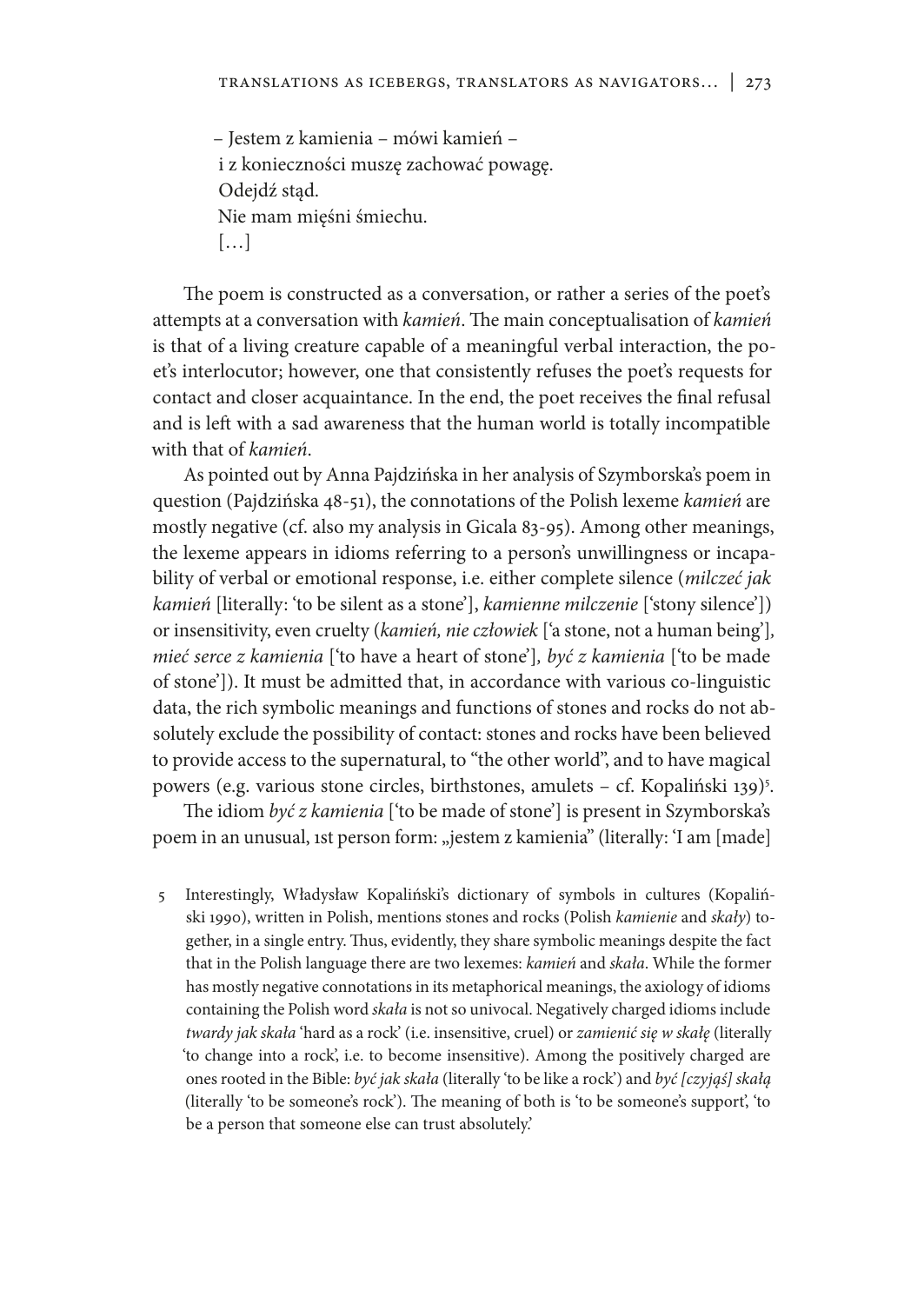of stone/rock'), which *kamień* further explains, adding "i z konieczności muszę zachować powagę" ('and out of necessity I must be serious'). In the poem, the Polish idiom *być z kamienia* is very subtly used – in its metaphorical and literal meaning at the same time – by *kamień* itself in order to reveal its true nature and in this way support its argumentation against any acquaintance with the human being.

Following the above-mentioned study by Anna Pajdzińska, it can be said that our understanding of Szymborska's poem depends very largely on treating the word *kamień* as the poem's keyword and on incorporating the broader linguistic and 'co-linguistic' (cultural) worldview, related to this word, in interpretation of this text. Pajdzińska links this fact to the broader phenomenon of anthropocentrism (Pajdzińska 51). In the light of the cultural iceberg model, the lexeme *kamień* constitutes the iceberg's tip, visible in the analysed poem, whereas the underlying, more extensive cultural-linguistic data (with their axiology, i.e. values associated with words) function as the iceberg's base, available to the (interested) reader, willing to make an effort to access it.

Here is the key passage (i.e. the first part of the poem) in the two published English translations:

## **Conversation with a Stone**

(trans. Stanisław Barańczak, Clare Cavanagh) I knock at the stone's front door. "It's only me, let me come in. I want to enter your insides, have a look round, breathe my fill of you."

"Go away," says the stone. "I'm shut tight. Even if you break me to pieces, we'll all still be closed. You can grind us to sand, we still won't let you in."

I knock at the stone's front door. "It's only me, let me come in. I've come out of pure curiosity. Only life can quench it. I mean to stroll through your palace,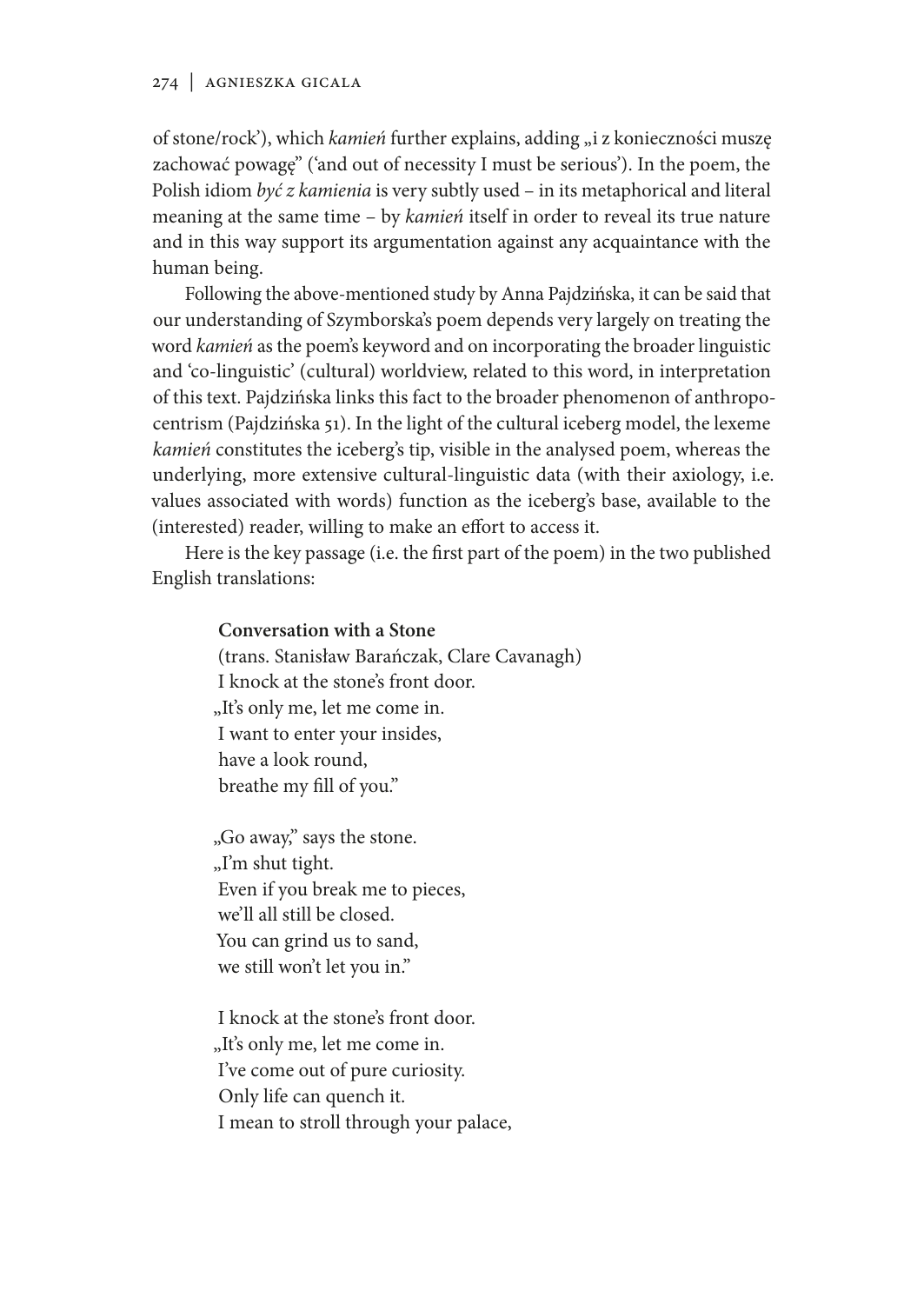then go calling on a leaf, a drop of water. I don't have much time. My mortality should touch you."

"I'm made of stone," says the stone, "and must therefore keep a straight face. Go away. I don't have the muscles to laugh." […]

**Conversation with a Rock** (trans. Joanna Trzeciak)

I knock at the door of the rock. "It's me, let me in. I want to enter your interior, have a look around, take you in like breath."

"Go away," says the rock, "I am shut tight. Even broken to bits we would be shut tight. Even ground into sand we would not let anyone in."

I knock at the door of the rock. "It's me, let me in. I come out of sheer curiosity. Life is my only chance. I plan on wandering through your palace, and then touring the leaf and the water droplet. I don't have much time for all this. My mortality ought to move you."

"I'm a rock," says the rock, "I can't help but be grave.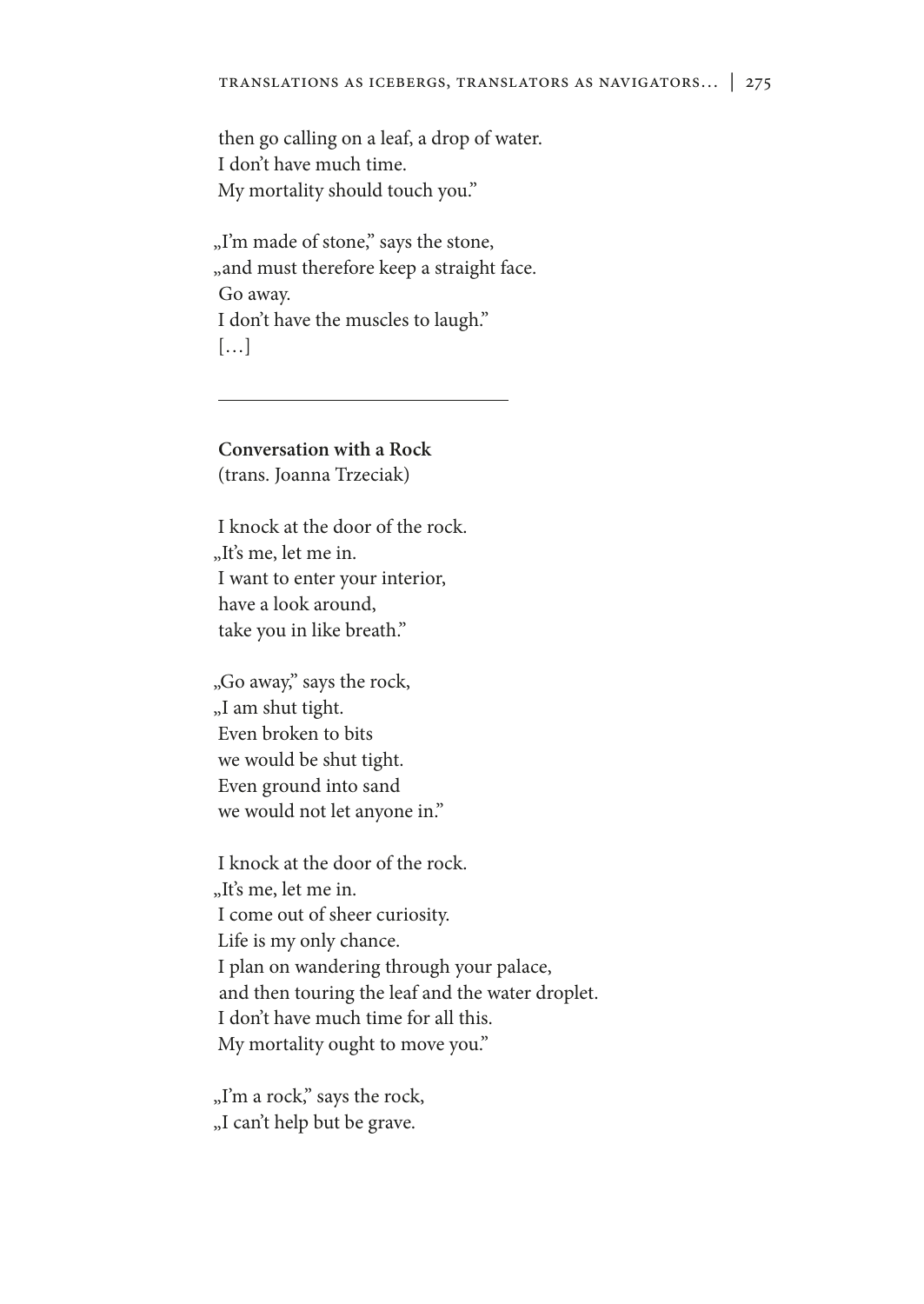Go away. I lack the muscles for laughing." […]

The English language has two equivalents of Polish *kamień*: *stone* and *rock*; and each of the above translations makes use of a different one. What are the consequences for Szymborska's poem if the lexeme *kamień* is rendered as *stone*; and what does it mean if *kamień* is translated as *rock* in this text? I believe that a better solution is prompted if we ask the question that is crucial for the poem, namely: in which case is conversation possible? This, in turn, is indicated by the presence or absence of the relevant part of the cultural-linguistic iceberg's base, including the available idioms.

All of the above-mentioned Polish idioms have their exact equivalents in the resources of the English language, and all of them contain the lexeme *stone*  and have negative axiology<sup>6</sup>:

- *milczeć jak kamień = be silent as a stone/grave*
- *kamienne milczenie = stony silence*
- *kamień, nie człowiek = he is a stone, not a human being*
- *mieć serce z kamienia = have a heart of stone*
- *być z kamienia* [about a human being] *= be made of stone*

Unfortunately, in the case of *rock* as an equivalent of the Polish word *kamień*, no such idioms are available. On the other hand, under the entry "rock" English dictionaries list other idioms, whose axiology is not only negative but also positive. The former include *hard as rock* (referring to very hard physical objects, such as dry bread), *to be on the rocks* ('to have problems')7 and *to be caught/stuck between a rock and a hard place* (meaning 'to be stuck between two difficult problems'). Among the latter are: *he is my rock* (about a person who is someone's support; also: "His family was his rock when he was in trouble") or *solid as a rock* (referring to the firm ground or base of something). These positively valued phrases are rooted in the Bible, where in Psalm 62 it is God that is described as a person's Rock<sup>8</sup>.

- 6 The lexeme *stone* and its idioms are analysed in my book (Gicala 116-120, 124-127).
- 7 The related metaphorical meaning of the adjective *rocky* is also negative, e.g. *a rocky marriage* 'a marriage undergoing difficulties.'
- 8 All meanings of the lexeme *rock*, including all of these as well as other idioms are described in detail in my book (Gicala 120-127).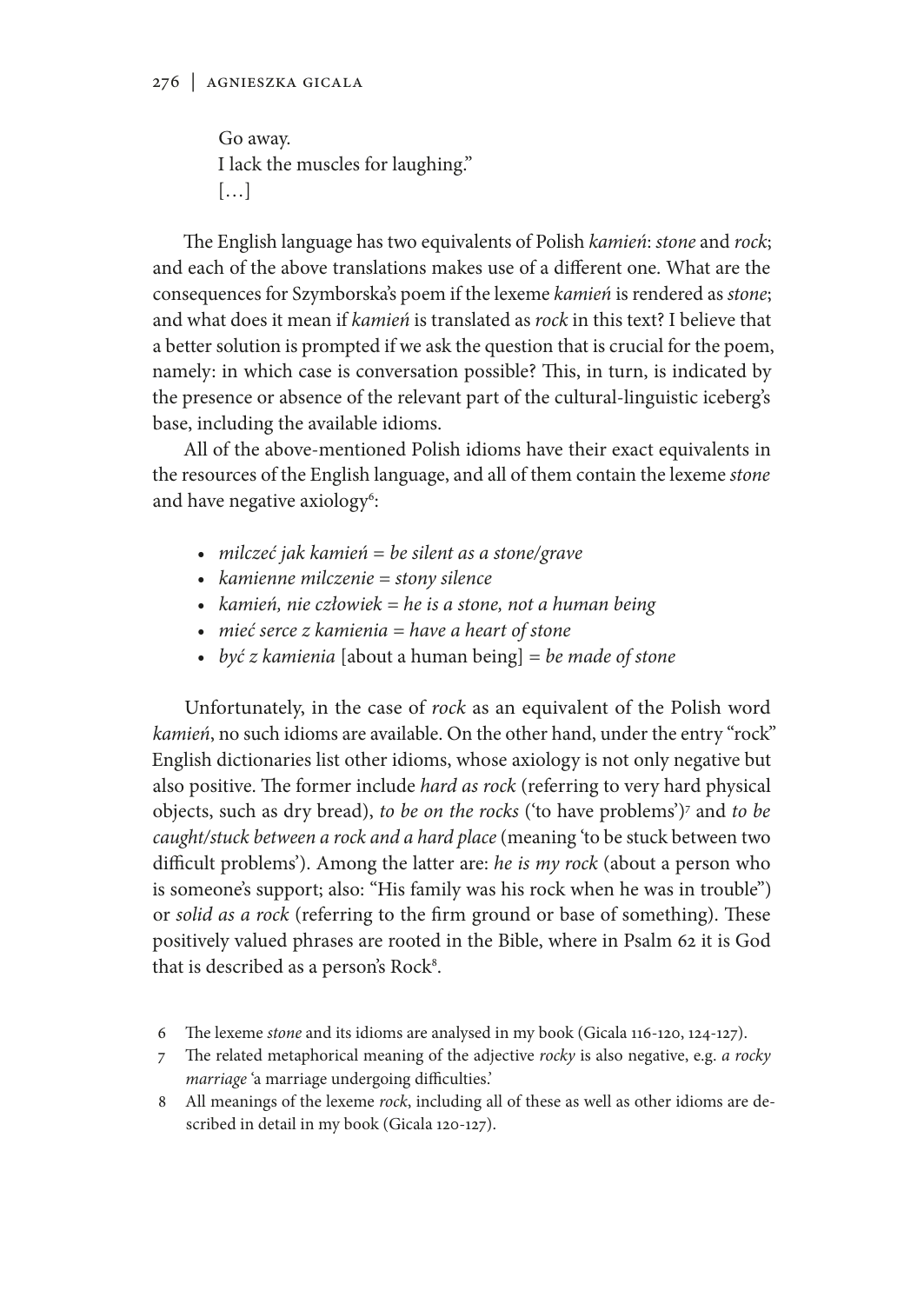Coming back to the question about the possibility of a conversation in the two translations: a conversation is possible in both cases, but – in the light of lexical data – it will be entirely different. In the case of the unemotional *stone*, whose connotations are mostly negative (as illustrated by the relevant idioms), the negative outcome of the interaction will probably be less surprising to the English reader than in the case of *rock*, whose varied axiology, including positive connotations, guides the target reader's expectations towards successful contact with a positively valuated entity.

#### **4. Conclusions**

To come back to Michael Agar's statement that "[c]ulture becomes visible only when differences appear" (Agar 5), the present study is an attempt at illustrating Agar's thesis by extending it to translation as it is there that cultural-linguistic differences not only come to light but have to find their practical solution. In Wisława Szymborska's poem *Rozmowa z kamieniem* and its two published English translations, the lexemes *kamień – stone – rock* may be treated as tips of cultural-linguistic icebergs and, simultaneously, as components of worldviews entrenched in their respective languages. The understanding of Szymborska's text in the original and its rendering into English ought to be supported by the translator's insight into the broader cultural-linguistic foundations that underlie these three lexemes as the poem's keywords. It is these foundations that bring the answer to the key question, asked by the poet, about the possibility and nature of the conversation with *kamień* (either *stone* or *rock*), revealing the chances of success of this conversation.

If an attempt at generalisation may be made, the present study offers a view of texts (especially poetic texts) and their translations as the tips of cultural-linguistic icebergs, between which the translator must skillfully navigate while being aware of what dangers may loom below the surface of words. Hopefully, this framework shows the place where the (human) literary translator still is, and perhaps will always be, irreplaceable.

#### **| References**

Agar, Michael. "Culture: Can you take it anywhere? Invited Lecture Presented at the Gevirtz Graduate School of Education, University of California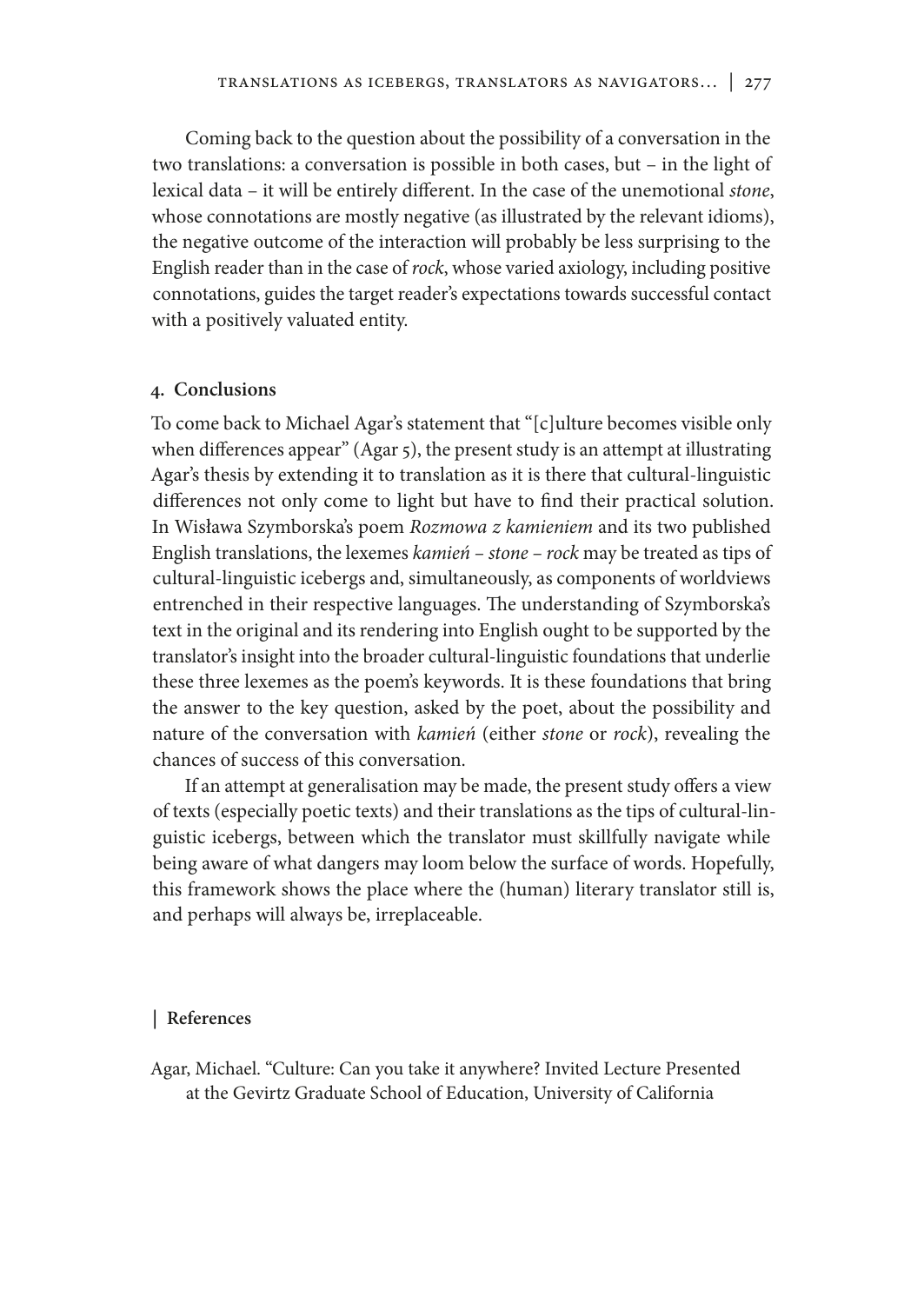at Santa Barbara." *International Journal of Qualitative Methods*, *5*(2) June 2006. Web. 01.06.2019.

- Balbus, Stanisław. *Świat ze wszystkich stron świata. O Wisławie Szymborskiej.* Kraków: Wydawnictwo Literackie, 1996.
- Bartmiński, Jerzy. *Aspects of Ethnolinguistics*. Transl. Adam Głaz, Ed. Jörg Zinken. London: Equinox Publishing Ltd., 2012[2009].
- Brajerska-Mazur, Agata. *Filutka z filigranu paraduje w cudzym losie. Wisława Szymborska w anglojęzycznym przekładzie Stanisława Barańczaka i Clare Cavanagh*. Lublin: Wydawnictwo KUL, 2012.
- Gicala, Agnieszka. *Przekładanie obrazu świata. Językowy obraz świata w przekładzie artystycznym*. Kraków: Universitas, 2018.
- Głaz, Adam, Danaher David S., Łozowski Przemysław, eds. *The Linguistic Worldview: Ethnolinguistics, Cognition, and Culture*. London: Versita, 2013.

Gralewicz-Wolny, Iwona. *Poetka i świat. Studia i szkice o twórczości Wisławy Szymborskiej.* Katowice: Wydawnictwo Uniwersytetu Śląskiego, 2014.

- Hall, Edward T. *The Silent Language*. Garden City: Doubleday, 1959.
- Katan, David. "Translation as intercultural communication". *The Routledge Companion to Translation Studies*. Ed. Jeremy Munday. London: Routledge, 2009. Pp. 74-92.
- Kopaliński, Władysław. *Słownik symboli*. Warszawa: Wiedza Powszechna, 1990.
- Nyczek, Tadeusz. *Jarmark cudów. 30* × *Szymborska*. Warszawa: Państwowy Instytut Wydawniczy, 2015.
- Pajdzińska, Anna. "The Linguistic Worldview and Literature". *The Linguistic Worldview: Ethnolinguistics, Cognition, and Culture.* Ed. Adam Głaz, David S. Danaher, Przemysław Łozowski (eds.). London: Versita, 2013. Pp. 41-59.
- Stala, Marian. "Radość czytania Szymborskiej.". *Radość czytania Szymborskiej. Wybór tekstów krytycznych*, prepared by Stanisław Balbus, Dorota Wojda. Ed. Jerzy Illg. Kraków: Znak, 1996. Pp. 88-110.
- Stockwell, Peter. *Cognitive Poetics: An Introduction*. London: Routledge, 2002.
- Szymborska, Wisława. *Wislawa Szymborska Odczyt Noblowski 1996. Poeta i Świat*, https://tinyurl.com/y88pfxjl, 1996, Web. 4.08.2015.
- Szymborska, Wisława. *Nic dwa razy. Wybór wierszy / Nothing Twice. Selected Poems*. Trans. Stanisław Barańczak and Clare Cavanagh, afterword by Stanisław Barańczak. Kraków: Wydawnictwo Literackie ("Seria Dwujęzyczna"), 1997.
- Szymborska, Wisława. *Miracle Fair. Selected Poems of Wisława Szymborska*. Transl. Joanna Trzeciak. New York: W.W. Norton & Company, 2002[2001].
- Wierzbicka, Anna. *Understanding Cultures Through Their Key Words*. Oxford: Oxford University Press, 1997.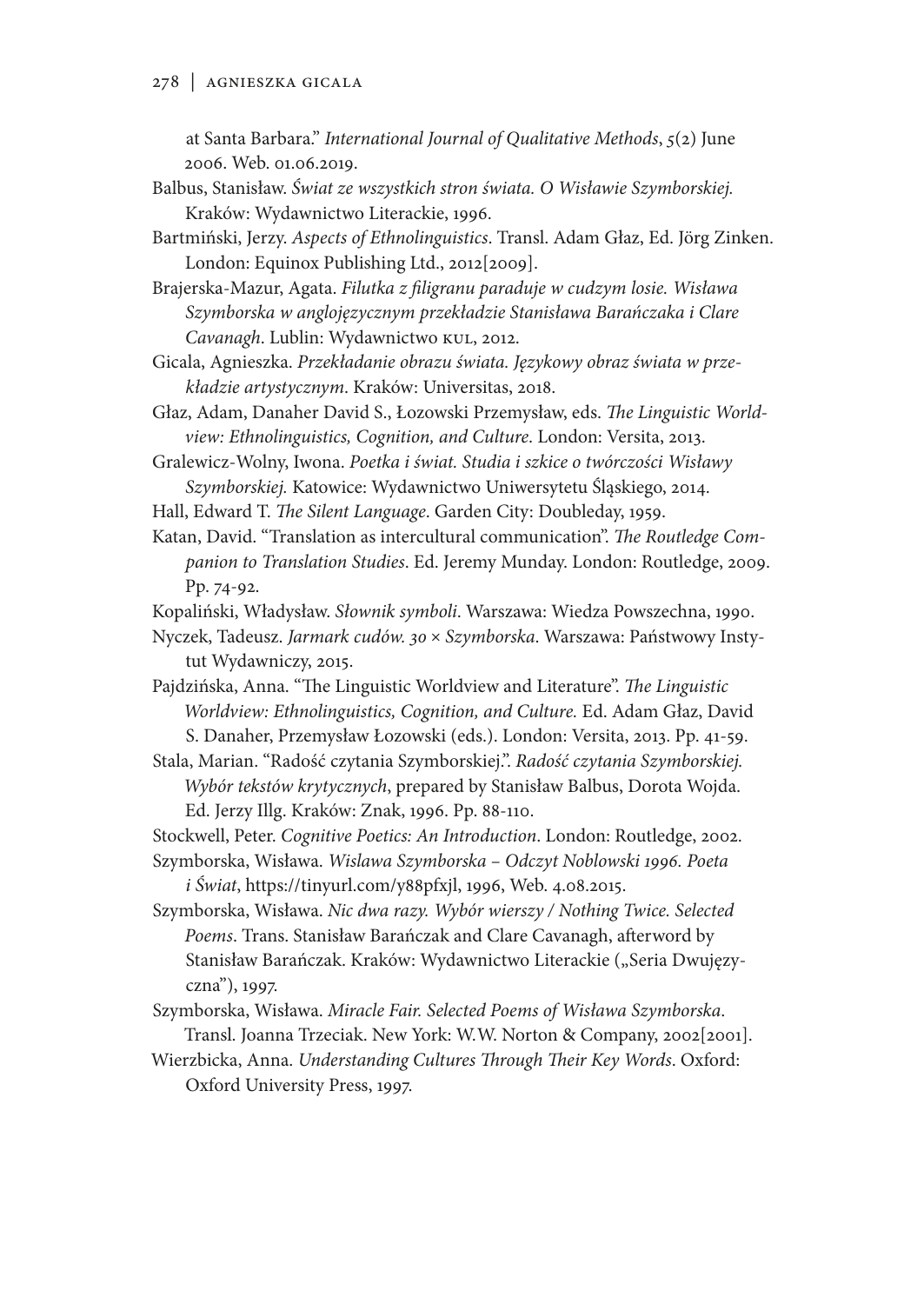# **| Abstrakt**

# Agnieszka Gicala

# **Tłumaczenia jako góry lodowe, tłumacze jako nawigatorzy**

Opierając się na modelu kultury jako góry lodowej, niniejszy artykuł proponuje spojrzenie na tekst poetycki i jego przekłady jako wierzchołki kulturowo-językowych gór lodowych, gdzie zadaniem tłumacza jest nawigacja poprzez meandry języków: źródłowego i docelowego, i zanurzanie się pod powierzchnię słów. Przykładem jest analiza angielskich przekładów wiersza Wisławy Szymborskiej pt. *Rozmowa z kamieniem* wraz ze słowem-kluczem *kamień* i jego kulturowo-językową bazą. Narzędziem analizy jest pojęcie językowego obrazu świata. Autorka wyraża nadzieję, że w takim ujęciu czynnik ludzki w przekładzie wciąż jest i zawsze pozostanie niezastąpiony.

**Słowa kluczowe:** językowy obraz świata, przekład artystyczny, model kultury jako góry lodowej, Wisława Szymborska

# **| Abstract**

# Agnieszka Gicala **Translations as Icebergs, Translators as Navigators: a Poetic Case Study**

Following the iceberg model of culture, the present study offers a view of a poetic text and its translations as the tips of cultural-linguistic icebergs. This assigns to the translator the task of navigating the meanders of the source and target languages as well as diving below the surface of words. This thesis is exemplified by an analysis of English translations of Wisława Szymborska's poem *Rozmowa z kamieniem* with its keyword *kamień* and its underlying cultural-linguistic foundations, supported by the concept of linguistic worldview. Hopefully, in this framework the human factor in translation still is, and will always be, irreplaceable.

**Keywords:** linguistic worldview, literary translation, iceberg model of culture, Wisława Szymborska